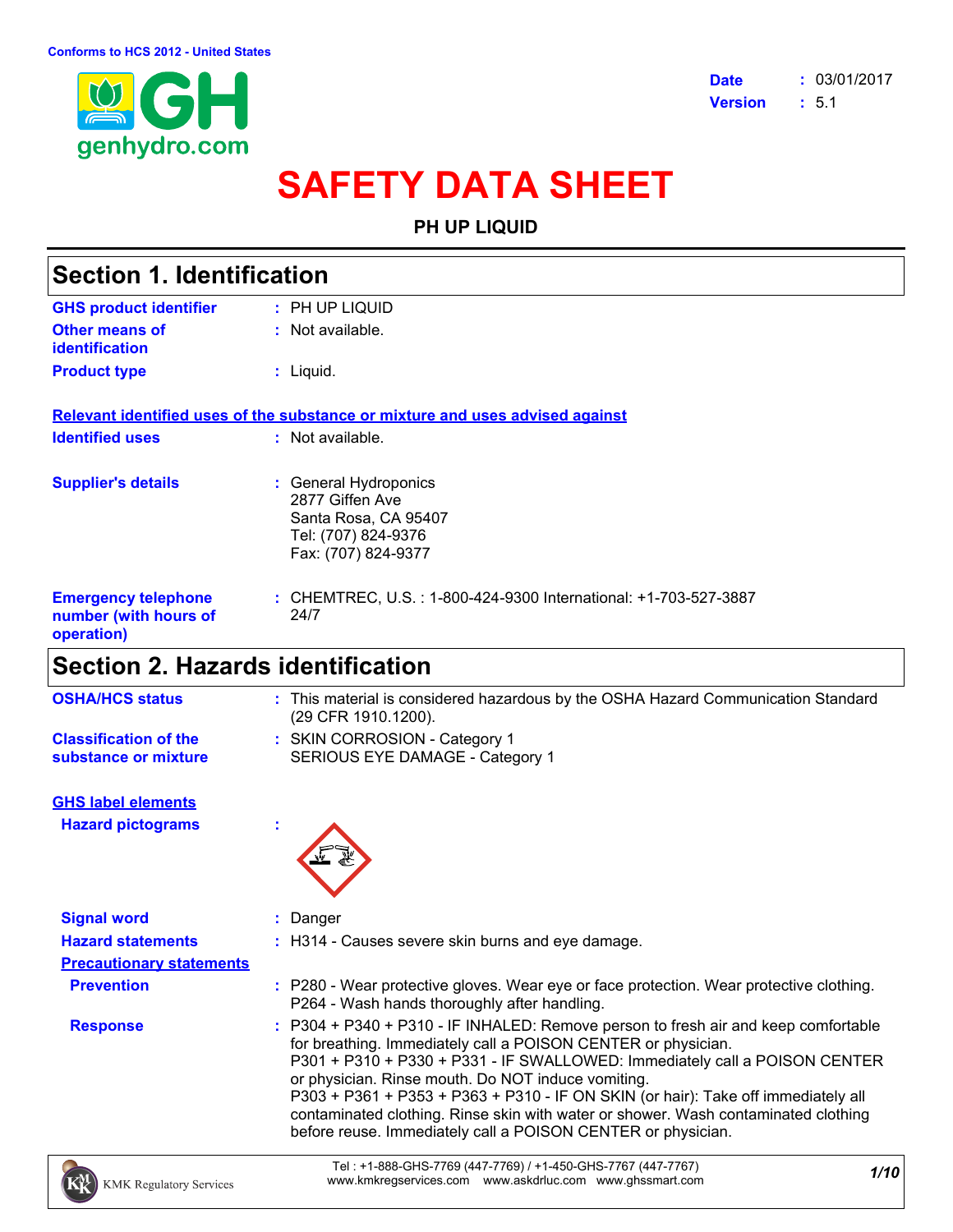

## **Section 2. Hazards identification**

| <b>Hazards not otherwise</b><br>classified | : None known.                                                                                                                                                                                                     |
|--------------------------------------------|-------------------------------------------------------------------------------------------------------------------------------------------------------------------------------------------------------------------|
| <b>Disposal</b>                            | : P501 - Dispose of contents and container in accordance with all local, regional, national<br>and international regulations.                                                                                     |
| <b>Storage</b>                             | : P405 - Store locked up.                                                                                                                                                                                         |
|                                            | P305 + P351 + P338 + P310 - IF IN EYES: Rinse cautiously with water for several<br>minutes. Remove contact lenses, if present and easy to do. Continue rinsing.<br>Immediately call a POISON CENTER or physician. |

## **Section 3. Composition/information on ingredients**

| <b>Substance/mixture</b> | : Mixture        |
|--------------------------|------------------|
| <b>Other means of</b>    | : Not available. |
| <b>identification</b>    |                  |

### **CAS number/other identifiers**

| <b>CAS number</b>   | : Not applicable. |
|---------------------|-------------------|
| <b>Product code</b> | : Not available.  |

| <b>Ingredient name</b>       | $\bullet$      | <b>CAS number</b> |
|------------------------------|----------------|-------------------|
| Potassium carbonate          | 210 - <20      | 584-08-7          |
| Silicic acid, potassium salt | $\geq 0.3 - 1$ | 1312-76-1         |

Any concentration shown as a range is to protect confidentiality or is due to batch variation.

**There are no additional ingredients present which, within the current knowledge of the supplier and in the concentrations applicable, are classified as hazardous to health or the environment and hence require reporting in this section.**

**Occupational exposure limits, if available, are listed in Section 8.**

## **Section 4. First aid measures**

|                     | <b>Description of necessary first aid measures</b>                                                                                                                                                                                                                                                                                                                                                                                                                                                                                                                                                                                                                 |
|---------------------|--------------------------------------------------------------------------------------------------------------------------------------------------------------------------------------------------------------------------------------------------------------------------------------------------------------------------------------------------------------------------------------------------------------------------------------------------------------------------------------------------------------------------------------------------------------------------------------------------------------------------------------------------------------------|
| <b>Eye contact</b>  | : Get medical attention immediately. Call a poison center or physician. Immediately flush<br>eyes with plenty of water, occasionally lifting the upper and lower eyelids. Check for<br>and remove any contact lenses. Continue to rinse for at least 20 minutes. Chemical<br>burns must be treated promptly by a physician.                                                                                                                                                                                                                                                                                                                                        |
| <b>Inhalation</b>   | : Get medical attention immediately. Call a poison center or physician. Remove victim to<br>fresh air and keep at rest in a position comfortable for breathing. If it is suspected that<br>fumes are still present, the rescuer should wear an appropriate mask or self-contained<br>breathing apparatus. If not breathing, if breathing is irregular or if respiratory arrest<br>occurs, provide artificial respiration or oxygen by trained personnel. It may be<br>dangerous to the person providing aid to give mouth-to-mouth resuscitation. If<br>unconscious, place in recovery position and get medical attention immediately. Maintain<br>an open airway. |
| <b>Skin contact</b> | : Get medical attention immediately. Call a poison center or physician. Flush<br>contaminated skin with plenty of water. Wash contaminated clothing thoroughly with<br>water before removing it, or wear gloves. Continue to rinse for at least 20 minutes.<br>Chemical burns must be treated promptly by a physician. Wash clothing before reuse.<br>Clean shoes thoroughly before reuse.                                                                                                                                                                                                                                                                         |

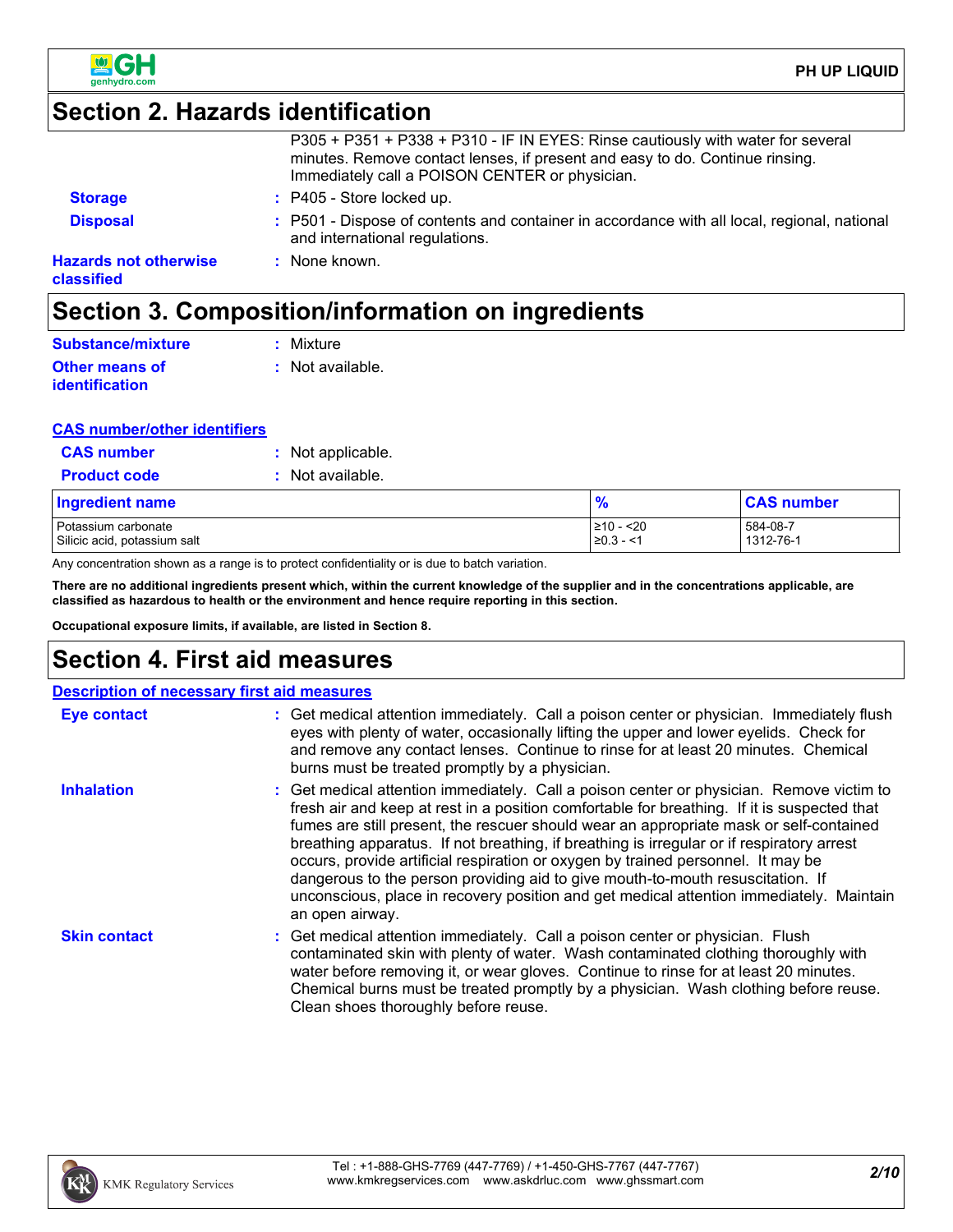

## **Section 4. First aid measures**

| <b>Ingestion</b>                                   | : Get medical attention immediately. Call a poison center or physician. Wash out mouth<br>with water. Remove victim to fresh air and keep at rest in a position comfortable for<br>breathing. If material has been swallowed and the exposed person is conscious, give<br>small quantities of water to drink. Stop if the exposed person feels sick as vomiting may<br>be dangerous. Do not induce vomiting unless directed to do so by medical personnel. If<br>vomiting occurs, the head should be kept low so that vomit does not enter the lungs.<br>Chemical burns must be treated promptly by a physician. Never give anything by mouth<br>to an unconscious person. |
|----------------------------------------------------|----------------------------------------------------------------------------------------------------------------------------------------------------------------------------------------------------------------------------------------------------------------------------------------------------------------------------------------------------------------------------------------------------------------------------------------------------------------------------------------------------------------------------------------------------------------------------------------------------------------------------------------------------------------------------|
| Most important symptoms/effects, acute and delayed |                                                                                                                                                                                                                                                                                                                                                                                                                                                                                                                                                                                                                                                                            |
| <b>Potential acute health effects</b>              |                                                                                                                                                                                                                                                                                                                                                                                                                                                                                                                                                                                                                                                                            |
| <b>Eye contact</b>                                 | : Causes serious eye damage.                                                                                                                                                                                                                                                                                                                                                                                                                                                                                                                                                                                                                                               |
| <b>Inhalation</b>                                  | No known significant effects or critical hazards.                                                                                                                                                                                                                                                                                                                                                                                                                                                                                                                                                                                                                          |
| <b>Skin contact</b>                                | Causes severe burns.                                                                                                                                                                                                                                                                                                                                                                                                                                                                                                                                                                                                                                                       |
| <b>Ingestion</b>                                   | : No known significant effects or critical hazards.                                                                                                                                                                                                                                                                                                                                                                                                                                                                                                                                                                                                                        |
| Over-exposure signs/symptoms                       |                                                                                                                                                                                                                                                                                                                                                                                                                                                                                                                                                                                                                                                                            |
| <b>Eye contact</b>                                 | : Adverse symptoms may include the following:<br>pain<br>watering<br>redness                                                                                                                                                                                                                                                                                                                                                                                                                                                                                                                                                                                               |
| <b>Inhalation</b>                                  | : No known significant effects or critical hazards.                                                                                                                                                                                                                                                                                                                                                                                                                                                                                                                                                                                                                        |
| <b>Skin contact</b>                                | : Adverse symptoms may include the following:<br>pain or irritation<br>redness<br>blistering may occur                                                                                                                                                                                                                                                                                                                                                                                                                                                                                                                                                                     |
| <b>Ingestion</b>                                   | : Adverse symptoms may include the following:<br>stomach pains                                                                                                                                                                                                                                                                                                                                                                                                                                                                                                                                                                                                             |
|                                                    | Indication of immediate medical attention and special treatment needed, if necessary                                                                                                                                                                                                                                                                                                                                                                                                                                                                                                                                                                                       |
| <b>Notes to physician</b>                          | : Treat symptomatically. Contact poison treatment specialist immediately if large<br>quantities have been ingested or inhaled.                                                                                                                                                                                                                                                                                                                                                                                                                                                                                                                                             |
| <b>Specific treatments</b>                         | : No specific treatment.                                                                                                                                                                                                                                                                                                                                                                                                                                                                                                                                                                                                                                                   |
| <b>Protection of first-aiders</b>                  | : No action shall be taken involving any personal risk or without suitable training. If it is<br>suspected that fumes are still present, the rescuer should wear an appropriate mask or<br>self-contained breathing apparatus. It may be dangerous to the person providing aid to<br>give mouth-to-mouth resuscitation. Wash contaminated clothing thoroughly with water<br>before removing it, or wear gloves.                                                                                                                                                                                                                                                            |
|                                                    |                                                                                                                                                                                                                                                                                                                                                                                                                                                                                                                                                                                                                                                                            |

**See toxicological information (Section 11)**

## **Section 5. Fire-fighting measures**

| <b>Extinguishing media</b>                           |                                                                 |
|------------------------------------------------------|-----------------------------------------------------------------|
| <b>Suitable extinguishing</b><br>media               | : Use an extinguishing agent suitable for the surrounding fire. |
| Unsuitable extinguishing<br>media                    | : None known.                                                   |
| <b>Specific hazards arising</b><br>from the chemical | : No specific fire or explosion hazard.                         |

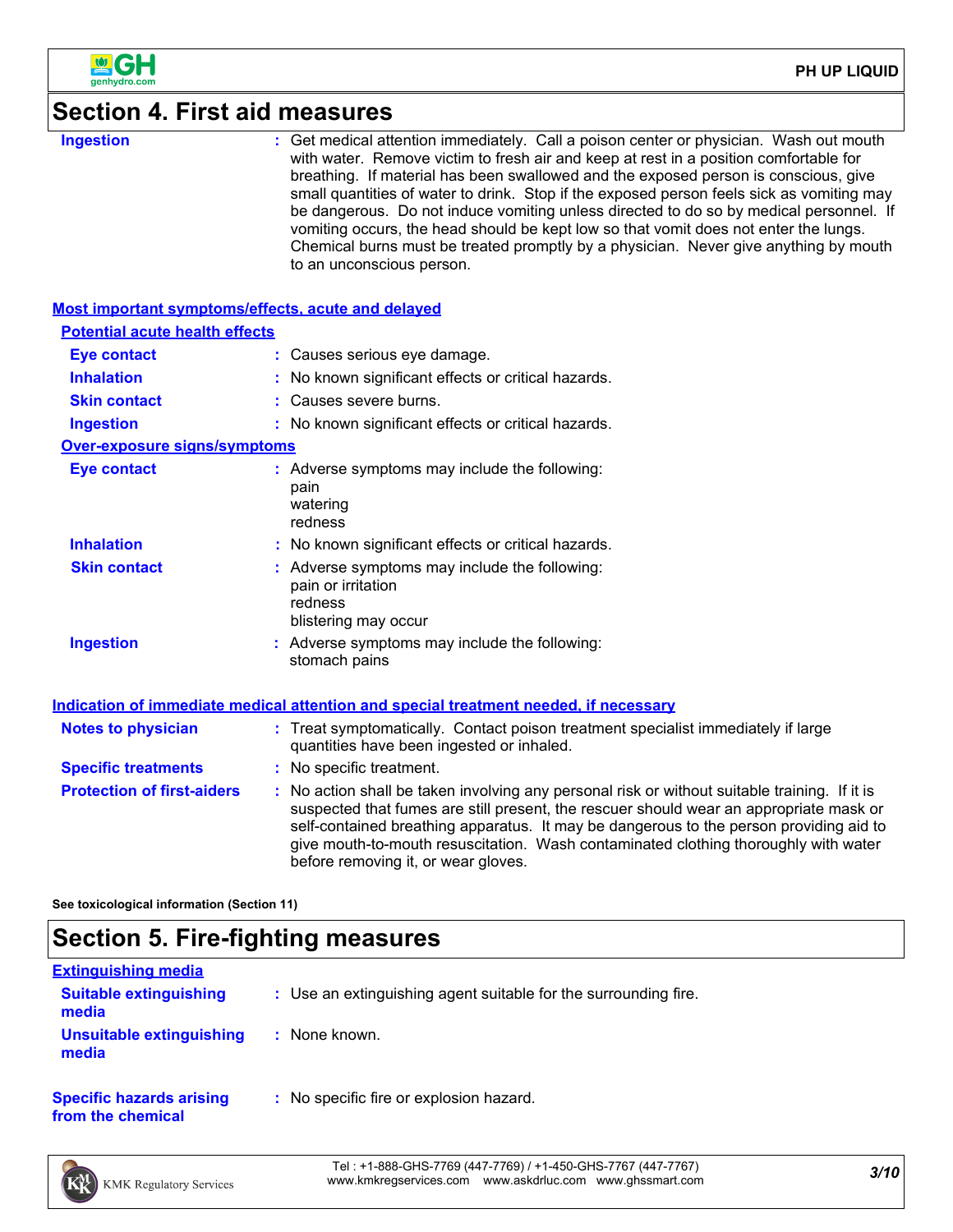



### **Section 5. Fire-fighting measures**

| <b>Hazardous thermal</b><br>decomposition products     | Decomposition products may include the following materials:<br>carbon dioxide<br>carbon monoxide<br>metal oxide/oxides |
|--------------------------------------------------------|------------------------------------------------------------------------------------------------------------------------|
| <b>Special protective actions</b><br>for fire-fighters | : No special precaution is required.                                                                                   |
| <b>Special protective</b>                              | Fire-fighters should wear appropriate protective equipment and self-contained breathing                                |

#### apparatus (SCBA) with a full face-piece operated in positive pressure mode. **equipment for fire-fighters**

### **Section 6. Accidental release measures**

|                                  |      | <b>Personal precautions, protective equipment and emergency procedures</b>                                                                                                                                                                                                                                                                                                                                      |
|----------------------------------|------|-----------------------------------------------------------------------------------------------------------------------------------------------------------------------------------------------------------------------------------------------------------------------------------------------------------------------------------------------------------------------------------------------------------------|
| For non-emergency<br>personnel   |      | : No action shall be taken involving any personal risk or without suitable training.<br>Evacuate surrounding areas. Keep unnecessary and unprotected personnel from<br>entering. Do not touch or walk through spilled material. Do not breathe vapor or mist.<br>Provide adequate ventilation. Wear appropriate respirator when ventilation is<br>inadequate. Put on appropriate personal protective equipment. |
| For emergency responders         | - 11 | If specialized clothing is required to deal with the spillage, take note of any information in<br>Section 8 on suitable and unsuitable materials. See also the information in "For non-<br>emergency personnel".                                                                                                                                                                                                |
| <b>Environmental precautions</b> |      | : Avoid dispersal of spilled material and runoff and contact with soil, waterways, drains<br>and sewers. Inform the relevant authorities if the product has caused environmental<br>pollution (sewers, waterways, soil or air).                                                                                                                                                                                 |

### **Methods and materials for containment and cleaning up**

Stop leak if without risk. Move containers from spill area. Approach release from **:** upwind. Prevent entry into sewers, water courses, basements or confined areas. Wash spillages into an effluent treatment plant or proceed as follows. Contain and collect spillage with non-combustible, absorbent material e.g. sand, earth, vermiculite or diatomaceous earth and place in container for disposal according to local regulations (see Section 13). Dispose of via a licensed waste disposal contractor. Contaminated absorbent material may pose the same hazard as the spilled product. Note: see Section 1 for emergency contact information and Section 13 for waste disposal.

## **Section 7. Handling and storage**

### **Precautions for safe handling**

| <b>Protective measures</b>                       | : Put on appropriate personal protective equipment (see Section 8). Do not get in eyes or<br>on skin or clothing. Do not breathe vapor or mist. Do not ingest. If during normal use<br>the material presents a respiratory hazard, use only with adequate ventilation or wear<br>appropriate respirator. Keep in the original container or an approved alternative made<br>from a compatible material, kept tightly closed when not in use. Keep away from acids.<br>Empty containers retain product residue and can be hazardous. Do not reuse container. |
|--------------------------------------------------|------------------------------------------------------------------------------------------------------------------------------------------------------------------------------------------------------------------------------------------------------------------------------------------------------------------------------------------------------------------------------------------------------------------------------------------------------------------------------------------------------------------------------------------------------------|
| <b>Advice on general</b><br>occupational hygiene | : Eating, drinking and smoking should be prohibited in areas where this material is<br>handled, stored and processed. Workers should wash hands and face before eating,<br>drinking and smoking. See also Section 8 for additional information on hygiene<br>measures.                                                                                                                                                                                                                                                                                     |

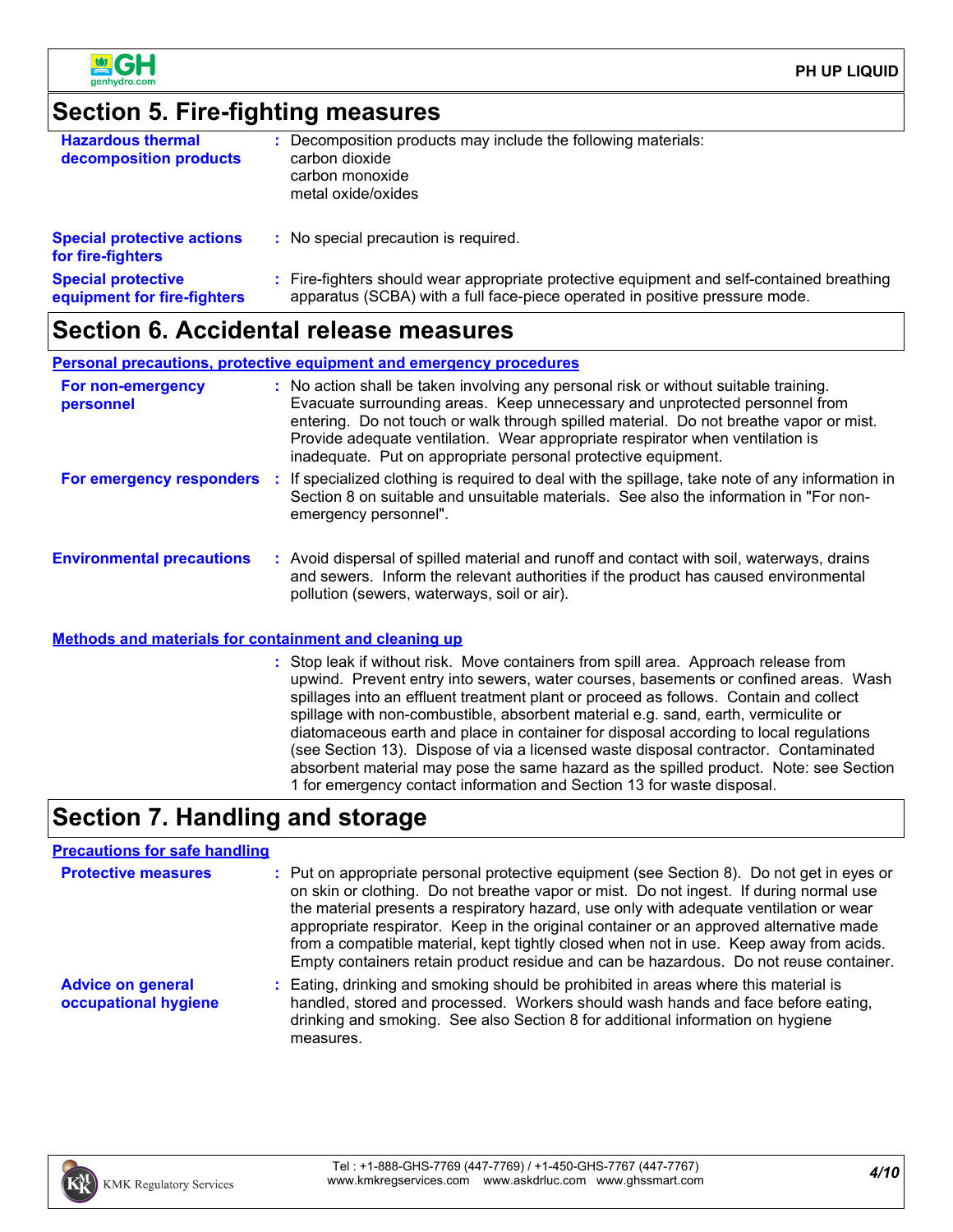

## **Section 7. Handling and storage**

| <b>Conditions for safe storage,</b> | : Store in accordance with local regulations. Store in original container protected from                                                                                                                                                                                                                                                                      |
|-------------------------------------|---------------------------------------------------------------------------------------------------------------------------------------------------------------------------------------------------------------------------------------------------------------------------------------------------------------------------------------------------------------|
| including any                       | direct sunlight in a dry, cool and well-ventilated area, away from incompatible materials                                                                                                                                                                                                                                                                     |
| <b>incompatibilities</b>            | (see Section 10) and food and drink. Store locked up. Separate from acids. Keep<br>container tightly closed and sealed until ready for use. Containers that have been<br>opened must be carefully resealed and kept upright to prevent leakage. Do not store in<br>unlabeled containers. Use appropriate containment to avoid environmental<br>contamination. |

## **Section 8. Exposure controls/personal protection**

### **Control parameters**

### **Occupational exposure limits**

| <b>Ingredient name</b>       | <b>Exposure limits</b> |
|------------------------------|------------------------|
| Potassium carbonate          | None.                  |
| Silicic acid, potassium salt | None.                  |

| <b>Appropriate engineering</b><br><b>controls</b> | : If user operations generate dust, fumes, gas, vapor or mist, use process enclosures,<br>local exhaust ventilation or other engineering controls to keep worker exposure to<br>airborne contaminants below any recommended or statutory limits.                                                                                                                                                                                                          |
|---------------------------------------------------|-----------------------------------------------------------------------------------------------------------------------------------------------------------------------------------------------------------------------------------------------------------------------------------------------------------------------------------------------------------------------------------------------------------------------------------------------------------|
| <b>Environmental exposure</b><br><b>controls</b>  | : Emissions from ventilation or work process equipment should be checked to ensure<br>they comply with the requirements of environmental protection legislation.                                                                                                                                                                                                                                                                                          |
| <b>Individual protection measures</b>             |                                                                                                                                                                                                                                                                                                                                                                                                                                                           |
| <b>Hygiene measures</b>                           | : Wash hands, forearms and face thoroughly after handling chemical products, before<br>eating, smoking and using the lavatory and at the end of the working period.<br>Appropriate techniques should be used to remove potentially contaminated clothing.<br>Wash contaminated clothing before reusing. Ensure that eyewash stations and safety<br>showers are close to the workstation location.                                                         |
| <b>Eye/face protection</b>                        | : Safety eyewear complying with an approved standard should be used when a risk<br>assessment indicates this is necessary to avoid exposure to liquid splashes, mists,<br>gases or dusts. If contact is possible, the following protection should be worn, unless<br>the assessment indicates a higher degree of protection: chemical splash goggles and/<br>or face shield. If inhalation hazards exist, a full-face respirator may be required instead. |
| <b>Skin protection</b>                            |                                                                                                                                                                                                                                                                                                                                                                                                                                                           |
| <b>Hand protection</b>                            | : Chemical-resistant, impervious gloves complying with an approved standard should be<br>worn at all times when handling chemical products if a risk assessment indicates this is<br>necessary.                                                                                                                                                                                                                                                           |
| <b>Body protection</b>                            | : Personal protective equipment for the body should be selected based on the task being<br>performed and the risks involved and should be approved by a specialist before<br>handling this product.                                                                                                                                                                                                                                                       |
| <b>Other skin protection</b>                      | : Appropriate footwear and any additional skin protection measures should be selected<br>based on the task being performed and the risks involved and should be approved by a<br>specialist before handling this product.                                                                                                                                                                                                                                 |
| <b>Respiratory protection</b>                     | : Based on the hazard and potential for exposure, select a respirator that meets the<br>appropriate standard or certification. Respirators must be used according to a<br>respiratory protection program to ensure proper fitting, training, and other important<br>aspects of use.                                                                                                                                                                       |

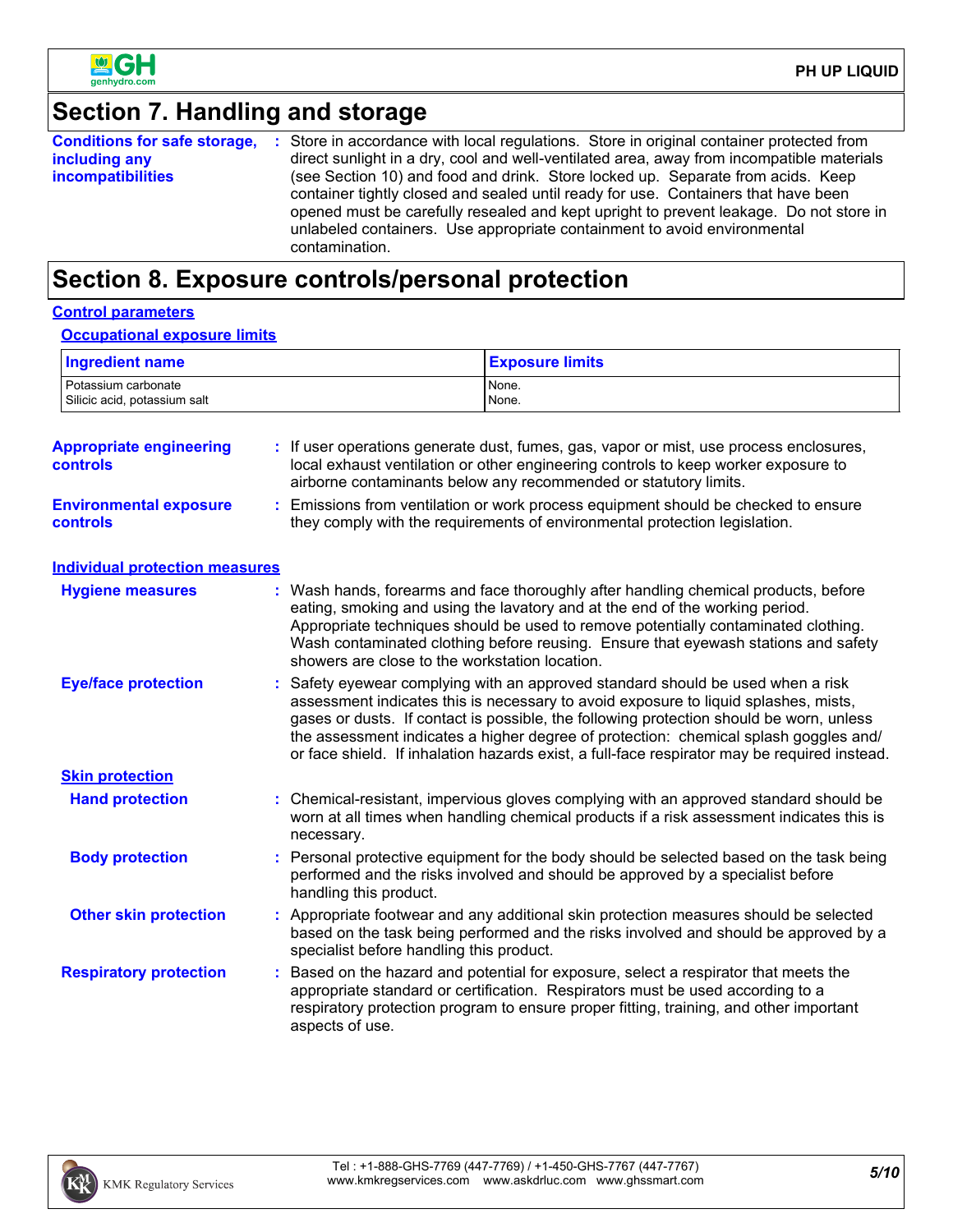

## **Section 9. Physical and chemical properties**

#### **Appearance**

| <b>Physical state</b>                             | : Liquid.                            |
|---------------------------------------------------|--------------------------------------|
| <b>Color</b>                                      | $:$ Blue.                            |
| Odor                                              | : Odorless.                          |
| <b>Odor threshold</b>                             | : Not available.                     |
| pH                                                | $: 11.5 \text{ to } 11.9$            |
| <b>Melting point</b>                              | : $0^{\circ}$ C (32 $^{\circ}$ F)    |
| <b>Boiling point</b>                              | : $100^{\circ}$ C (212 $^{\circ}$ F) |
| <b>Flash point</b>                                | : Not available.                     |
| <b>Evaporation rate</b>                           | : Not available.                     |
| <b>Flammability (solid, gas)</b>                  | : Not available.                     |
| Lower and upper explosive<br>(flammable) limits   | : Not available.                     |
| <b>Vapor pressure</b>                             | : Not available.                     |
| <b>Vapor density</b>                              | : Not available.                     |
| <b>Relative density</b>                           | : 1.09                               |
| <b>Solubility</b>                                 | : Soluble in water.                  |
| <b>Partition coefficient: n-</b><br>octanol/water | : Not available.                     |
| <b>Auto-ignition temperature</b>                  | : Not available.                     |
| <b>Decomposition temperature</b>                  | : Not available.                     |
| <b>Viscosity</b>                                  | : Not available.                     |
|                                                   |                                      |

## **Section 10. Stability and reactivity**

| <b>Reactivity</b>                                   | : No specific test data related to reactivity available for this product or its ingredients.              |
|-----------------------------------------------------|-----------------------------------------------------------------------------------------------------------|
| <b>Chemical stability</b>                           | : The product is stable.                                                                                  |
| <b>Possibility of hazardous</b><br><b>reactions</b> | : Under normal conditions of storage and use, hazardous reactions will not occur.                         |
| <b>Conditions to avoid</b>                          | : No specific data.                                                                                       |
| <b>Incompatible materials</b>                       | : Reactive or incompatible with the following materials: oxidizing materials.                             |
| <b>Hazardous decomposition</b><br>products          | : Under normal conditions of storage and use, hazardous decomposition products should<br>not be produced. |

## **Section 11. Toxicological information**

### **Information on toxicological effects**

### **Acute toxicity**

| <b>Product/ingredient name</b> | <b>Result</b> | <b>Species</b> | <b>Dose</b> | <b>Exposure</b> |
|--------------------------------|---------------|----------------|-------------|-----------------|
| Potassium carbonate            | LD50 Oral     | Rat            | 1870 mg/kg  |                 |

### **Irritation/Corrosion**

There is no data available.

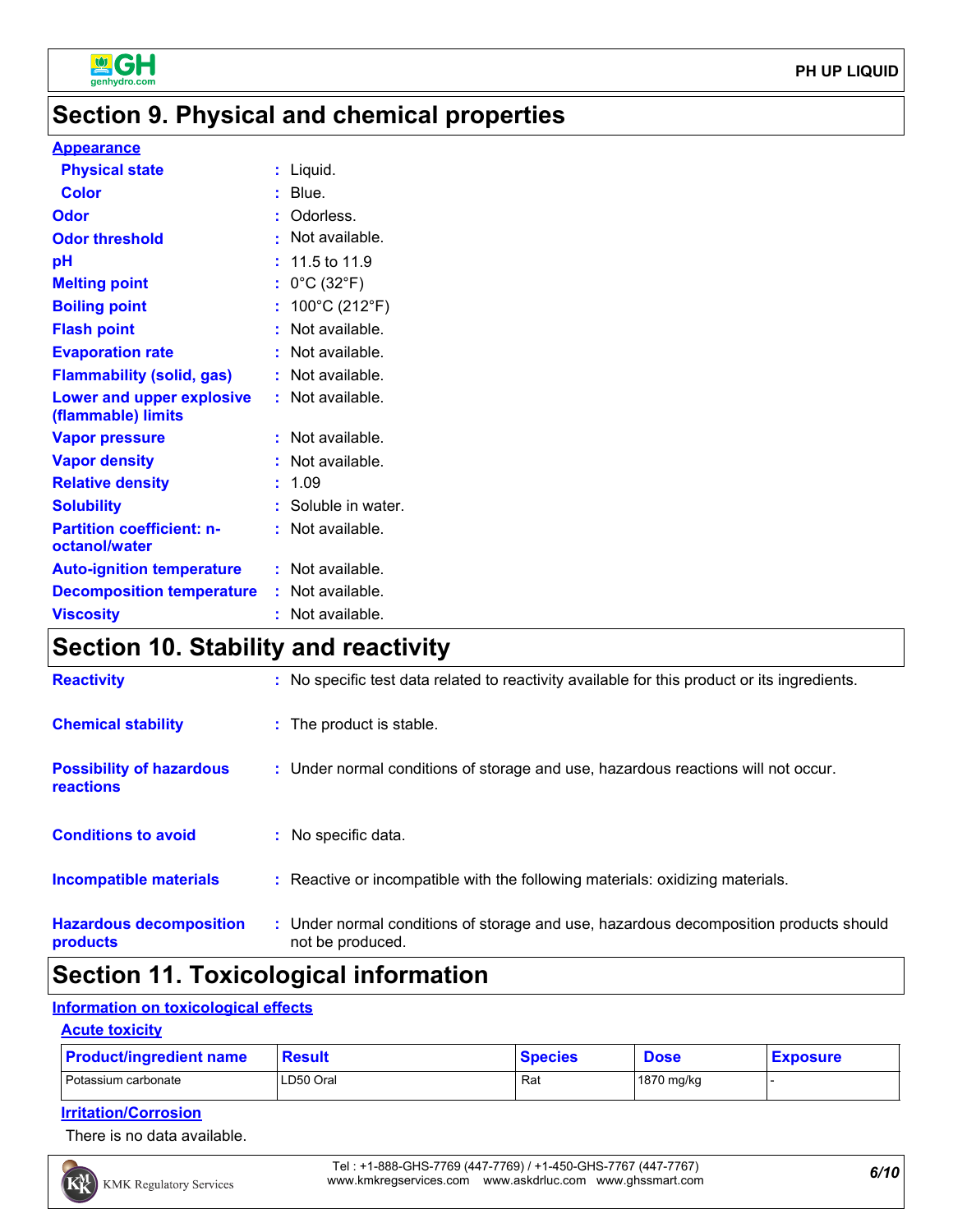

## **Section 11. Toxicological information**

### **Sensitization**

There is no data available.

#### **Mutagenicity**

There is no data available.

#### **Carcinogenicity**

There is no data available.

#### **Reproductive toxicity**

There is no data available.

### **Teratogenicity**

There is no data available.

#### **Specific target organ toxicity (single exposure)**

| <b>Name</b>                  | <b>Category</b> | <b>Route of</b><br><b>exposure</b> | <b>Target organs</b>         |
|------------------------------|-----------------|------------------------------------|------------------------------|
| Potassium carbonate          | Category 3      | Not applicable.                    | Respiratory tract irritation |
| Silicic acid, potassium salt | Category 3      | Not applicable.                    | Respiratory tract irritation |

### **Specific target organ toxicity (repeated exposure)**

There is no data available.

#### **Aspiration hazard**

There is no data available.

#### **Information on the likely :** Dermal contact. Eye contact. Inhalation. Ingestion.

#### **routes of exposure**

**Potential acute health effects**

| <b>Eye contact</b>  | : Causes serious eye damage.                        |
|---------------------|-----------------------------------------------------|
| <b>Inhalation</b>   | : No known significant effects or critical hazards. |
| <b>Skin contact</b> | : Causes severe burns.                              |
| <b>Ingestion</b>    | : No known significant effects or critical hazards. |

### **Symptoms related to the physical, chemical and toxicological characteristics**

| Eye contact         | : Adverse symptoms may include the following:<br>pain<br>watering<br>redness                           |
|---------------------|--------------------------------------------------------------------------------------------------------|
| <b>Inhalation</b>   | : No known significant effects or critical hazards.                                                    |
| <b>Skin contact</b> | : Adverse symptoms may include the following:<br>pain or irritation<br>redness<br>blistering may occur |
| <b>Ingestion</b>    | : Adverse symptoms may include the following:<br>stomach pains                                         |

|                                              | Delayed and immediate effects and also chronic effects from short and long term exposure |
|----------------------------------------------|------------------------------------------------------------------------------------------|
| <b>Short term exposure</b>                   |                                                                                          |
| <b>Potential immediate</b><br><b>effects</b> | : No known significant effects or critical hazards.                                      |
| <b>Potential delayed effects</b>             | : No known significant effects or critical hazards.                                      |
| <b>Long term exposure</b>                    |                                                                                          |



*7/10* Tel : +1-888-GHS-7769 (447-7769) / +1-450-GHS-7767 (447-7767) www.kmkregservices.com www.askdrluc.com www.ghssmart.com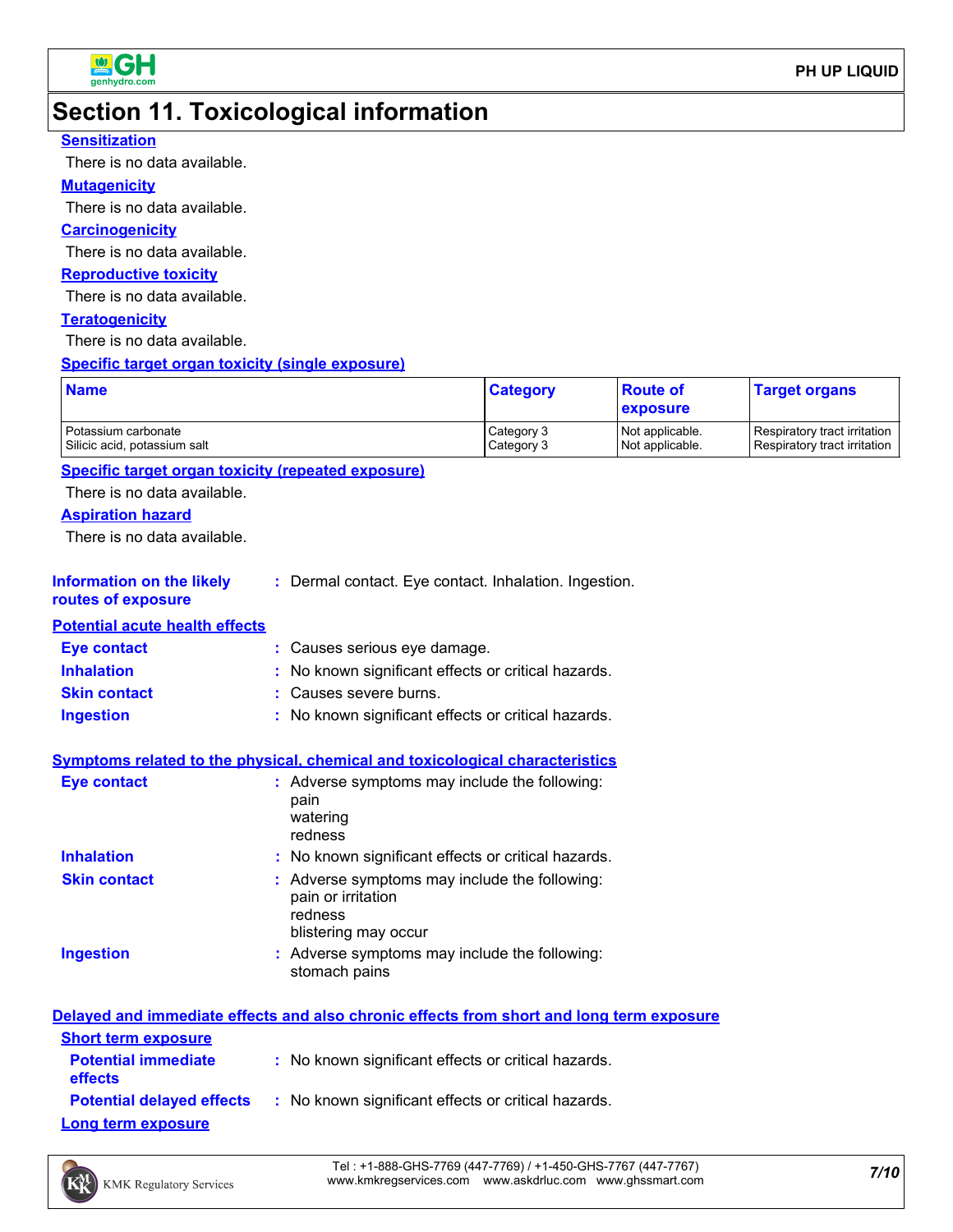

## **Section 11. Toxicological information**

| <b>Potential immediate</b><br>effects   | : No known significant effects or critical hazards. |  |
|-----------------------------------------|-----------------------------------------------------|--|
| <b>Potential delayed effects</b>        | : No known significant effects or critical hazards. |  |
| <b>Potential chronic health effects</b> |                                                     |  |
| <b>General</b>                          | : No known significant effects or critical hazards. |  |
| <b>Carcinogenicity</b>                  | : No known significant effects or critical hazards. |  |
| <b>Mutagenicity</b>                     | : No known significant effects or critical hazards. |  |
| <b>Teratogenicity</b>                   | : No known significant effects or critical hazards. |  |
| <b>Developmental effects</b>            | : No known significant effects or critical hazards. |  |
| <b>Fertility effects</b>                | : No known significant effects or critical hazards. |  |

### **Numerical measures of toxicity**

#### **Acute toxicity estimates**

| <b>Route</b> | <b>ATE value</b> |
|--------------|------------------|
| Oral         | 16892.5 mg/kg    |

## **Section 12. Ecological information**

#### **Toxicity**

| <b>Product/ingredient name</b> | <b>Result</b>                      | <b>Species</b>                   | <b>Exposure</b> |
|--------------------------------|------------------------------------|----------------------------------|-----------------|
| Potassium carbonate            | Acute LC50 630000 µg/L Fresh water | Crustaceans - Ceriodaphnia dubia | 48 hours        |
|                                | Acute LC50 650000 µg/L Fresh water | Daphnia - Daphnia magna          | 48 hours        |

### **Persistence and degradability**

There is no data available.

### **Bioaccumulative potential**

There is no data available.

#### **Mobility in soil**

**Soil/water partition coefficient (K**<sub>oc</sub>)

**:** There is no data available.

**Other adverse effects** : No known significant effects or critical hazards.

## **Section 13. Disposal considerations**

The generation of waste should be avoided or minimized wherever possible. Disposal of this product, solutions and any by-products should comply with the requirements of environmental protection and waste disposal legislation and any regional local authority requirements. Dispose of surplus and non-recyclable products via a licensed waste disposal contractor. Waste should not be disposed of untreated to the sewer unless fully compliant with the requirements of all authorities with jurisdiction. Waste packaging should be recycled. Incineration or landfill should only be considered when recycling is not feasible. This material and its container must be disposed of in a safe way. Care should be taken when handling empty containers that have not been cleaned or rinsed out. Empty containers or liners may retain some product residues. Avoid dispersal of spilled material and runoff and contact with soil, waterways, drains and sewers. **Disposal methods :**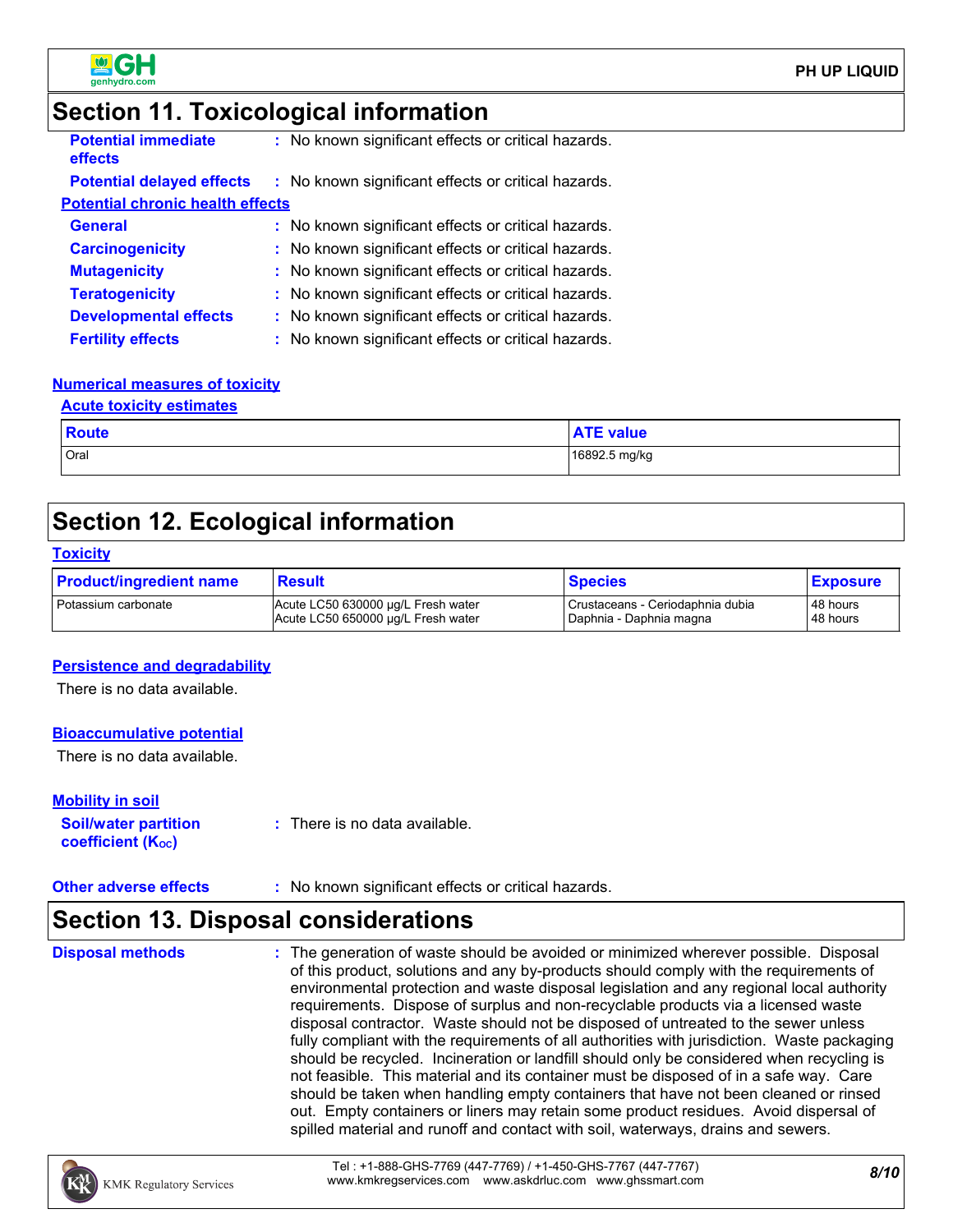

## **Section 14. Transport information**

|                                         | <b>DOT Classification</b>                                                        | <b>IMDG</b>                                                                      | <b>IATA</b>                                                                      |
|-----------------------------------------|----------------------------------------------------------------------------------|----------------------------------------------------------------------------------|----------------------------------------------------------------------------------|
| <b>UN number</b>                        | <b>UN3266</b>                                                                    | UN3266                                                                           | <b>UN3266</b>                                                                    |
| <b>UN proper</b><br>shipping name       | CORROSIVE LIQUID, BASIC,<br>INORGANIC, N.O.S. (Potassium silicate,<br>anhydrous) | CORROSIVE LIQUID, BASIC,<br>INORGANIC, N.O.S. (Potassium silicate,<br>anhydrous) | CORROSIVE LIQUID, BASIC,<br>INORGANIC, N.O.S. (Potassium silicate,<br>anhydrous) |
| <b>Transport</b><br>hazard class(es)    | 8<br>立登<br>CORROSNE                                                              | 8                                                                                | 8<br>$\frac{\Delta^2\mathscr{L}}{\Delta}$ or                                     |
| <b>Packing group</b>                    | Ш                                                                                | $\mathbf{III}$                                                                   | III                                                                              |
| <b>Environmental</b><br>hazards         | No.                                                                              | No.                                                                              | No.                                                                              |
| <b>Additional</b><br><i>information</i> |                                                                                  | <b>Emergency schedules (EmS)</b><br>$F-A, S-B$                                   |                                                                                  |

**AERG :** 154

**Special precautions for user Transport within user's premises:** always transport in closed containers that are **:** upright and secure. Ensure that persons transporting the product know what to do in the event of an accident or spillage.

## **Section 15. Regulatory information**

| <b>U.S. Federal regulations</b>                                                   | : TSCA 8(a) CDR Exempt/Partial exemption: Not determined<br>United States inventory (TSCA 8b): All components are listed or exempted.<br>Clean Water Act (CWA) 311: Edetic Acid |  |  |  |
|-----------------------------------------------------------------------------------|---------------------------------------------------------------------------------------------------------------------------------------------------------------------------------|--|--|--|
| <b>Clean Air Act Section 112</b><br>(b) Hazardous Air<br><b>Pollutants (HAPS)</b> | : Not listed                                                                                                                                                                    |  |  |  |
| <b>Clean Air Act Section 602</b><br><b>Class I Substances</b>                     | : Not listed                                                                                                                                                                    |  |  |  |
| <b>Clean Air Act Section 602</b><br><b>Class II Substances</b>                    | : Not listed                                                                                                                                                                    |  |  |  |
| <b>DEA List I Chemicals</b><br>(Precursor Chemicals)                              | : Not listed                                                                                                                                                                    |  |  |  |
| <b>DEA List II Chemicals</b><br><b>(Essential Chemicals)</b>                      | : Not listed                                                                                                                                                                    |  |  |  |
| <b>SARA 302/304</b>                                                               |                                                                                                                                                                                 |  |  |  |
| <b>Composition/information on ingredients</b>                                     |                                                                                                                                                                                 |  |  |  |
| No products were found.                                                           |                                                                                                                                                                                 |  |  |  |
| <b>SARA 304 RQ</b>                                                                | : Not applicable.                                                                                                                                                               |  |  |  |
| <b>SARA 311/312</b>                                                               |                                                                                                                                                                                 |  |  |  |
| <b>Classification</b>                                                             | : Immediate (acute) health hazard                                                                                                                                               |  |  |  |
| <b>Composition/information on ingredients</b>                                     |                                                                                                                                                                                 |  |  |  |



*9/10* Tel : +1-888-GHS-7769 (447-7769) / +1-450-GHS-7767 (447-7767) www.kmkregservices.com www.askdrluc.com www.ghssmart.com